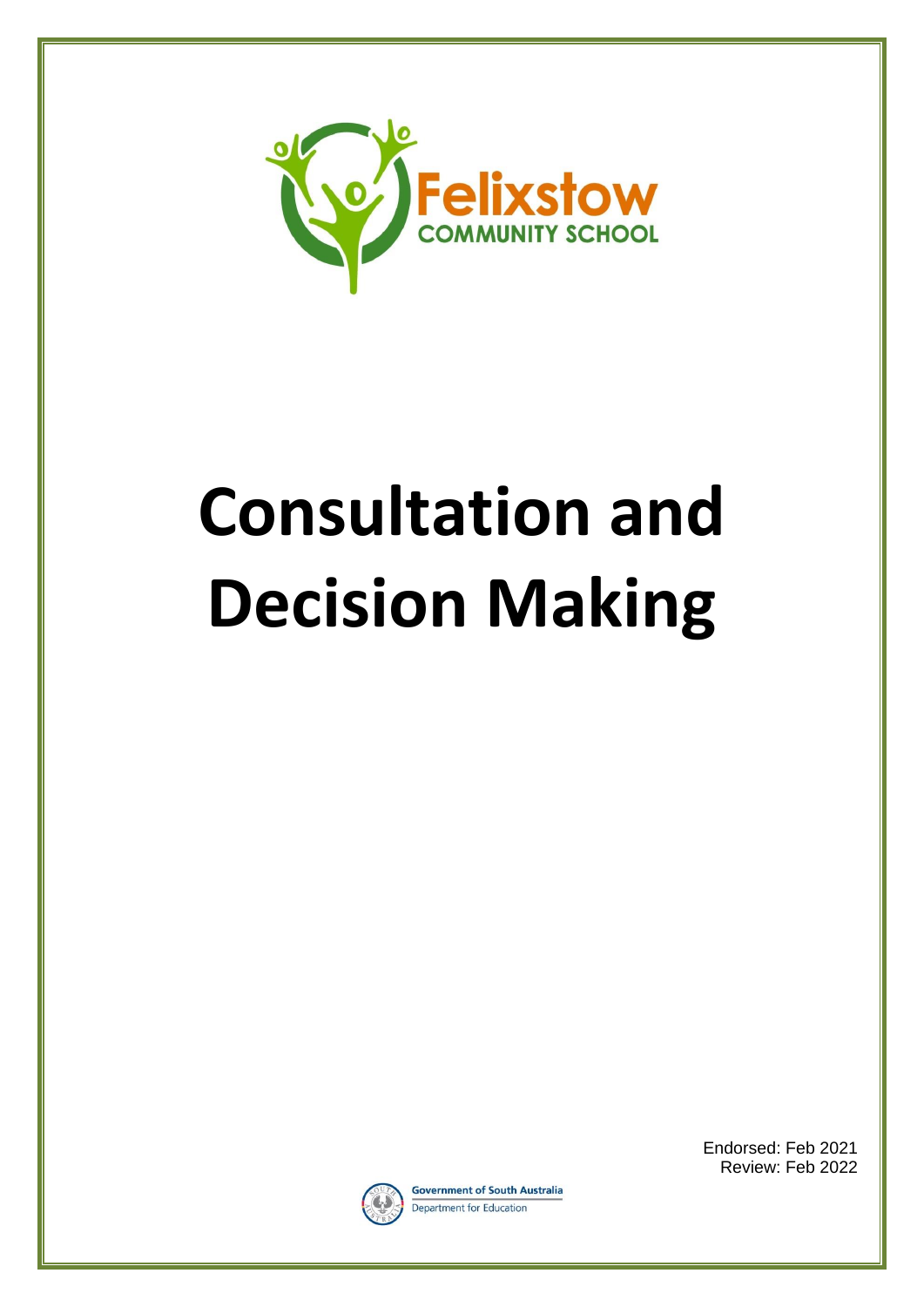# *Consultation and Decision Making*

Decision making should be inclusive, transparent, informed, democratic, collaborative and in the best interests of the children. All decisions must have a focus on five core elements:

- 1. Alignment with Site Improvement Plan (SIP)
- 2. Benefits to the students
- 3. Impact on staff, students and community
- 4. Reflection of school values and vision
- 5. Role in ongoing improvement

# **Purpose of decisions**

Decisions are necessary to

- Provide conformance to legislation, regulations and policy
- Provide consistency and fairness
- Conserve resources
- Target resources
- Make a choice between alternative and conflicting actions or proposals
- Manage risk

# **Areas and responsibilities for decision making**

The levels of involvement or responsibility for tasks that different groups or individuals undertake may vary dependent on the area. Levels of involvement in decision making comes under 3 categories:

- 1. Informed given the information that the event/ process is to take place prior to the event
- 2. Involved advice will be sought from the group, some discussion or consultation may occur
- 3. Decide will be a key participant in the decision or have final responsibility for the decision.

# **Information affecting decisions**

Decisions should be based on sound information and data. Such data and information could arise from:

- An analysis of student learning outcomes
- An analysis of child / student or family participation
- Information arising from consultation with students, staff, parents or the wider community
- An analysis of information from staff performance management activities
- Annual reports
- Research information from literature and other sites
- Comparative eg like school information
- Advice from sections of the department
- Crown Law advice

There are occasions when it is better not to put a proposal through the decision making process. This includes:

- When it is advisable to maintain flexibility of approach and professional autonomy, particularly where the teaching / learning process is concerned and a variety of approaches are being encouraged
- When a proposal may be counter to the agreed values and SIP
- When it can be shown it is unlawful or counter to departmental or local policy

# **Consultation**

Consultation gathers information (eg personal circumstance and how people will be affected and opinion) about the proposal.

Stakeholders affected by the proposal will be given the opportunity to be consulted.

The areas which will involve consultation and the method of consultation will be clear in the decision making process, or at least how and who will decide this.

Information gathered in any survey will be taken into account in the decision making process, without implying that the information itself or the results of the survey will be the decision.